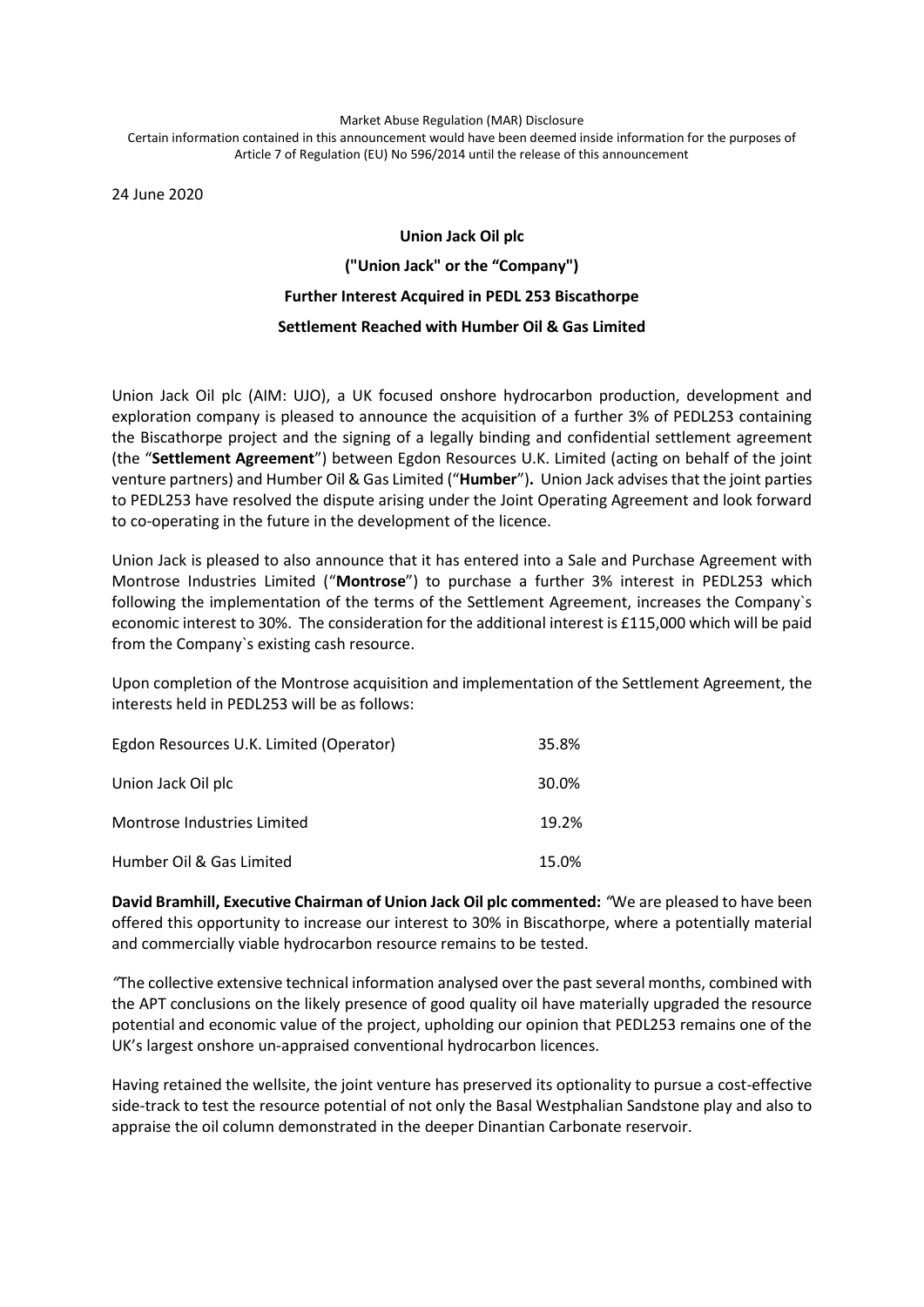We are pleased that agreement has been reached with Humber, enabling the project now to move forward with full support from all partners.

*"*We look forward to providing further updates to shareholders as the Biscathorpe project develops*."*

## **Biscathorpe**

Biscathorpe is located within the proven hydrocarbon fairway of the Humber Basin, on-trend with the Saltfleetby gasfield and Keddington oilfield (Union Jack 55%) which produces oil from a Carboniferous Westphalian aged reservoir, the principal target at Biscathorpe.

The PEDL253 Joint Venture partnership has now completed extensive and detailed studies of the Biscathorpe project, including the reprocessing and remapping of 264 square kilometres of 3-D seismic. This work has been integrated with the results of the Biscathorpe-2 well, resulting in a significantly enhanced understanding of the prospectivity in the Biscathorpe project area. The results of this extensive exercise concluded that a possible material and commercially viable hydrocarbon resource remains to be tested.

Accessible target areas have been identified where evidence for a thickened Westphalian sandstone reservoir interval is evident on the reprocessed 3-D seismic. These areas can be targeted by a sidetrack of the existing Biscathorpe-2 well which was suspended once drilling operations were concluded in 2019. The planned side-track will also target the oil column logged in the underlying Dinantian Carbonate in Biscathorpe-2 and as further described below.

The Mean Prospective Resources associated with the Westphalian target area are estimated by the Operator, Egdon Resources plc to be 3.95 million barrels of oil (mmbbls), with an upside case of 6.69 mmbbls. Preliminary economic modelling demonstrates that the Westphalian target is economically robust in the current oil price environment with break-even full-cycle economics estimated at \$US18.07 bbl and a gross NPV10 valuation of £55.6 million.

The Westphalian objective was absent at the Biscathorpe-2 well location, however, hydrocarbon shows with background gas and sample fluorescence were observed over the entire interval from the top of the Dinantian to the Total Depth ("TD") of the well (an interval of over 157 metres) with a total of 57 metres interpreted as being oil bearing in the petrophysical analysis.

A geochemical analysis of the gas data and hydrocarbons extracted from drill cuttings was originally commissioned by Union Jack and carried out by Applied Petroleum Technology (UK) Limited ("APT"). The results of this analysis show a hydrocarbon column of 33-34 API gravity oil in the Dinantian Carbonate, comparable with that produced at the nearby Keddington oilfield.

An assessment of the Dinantian oil volumes has also been modelled with volumetric assumptions as being filled to spill and a proven likely live oil column following the results of the APT exercise.

Mean Stock Tank Oil Initially in Place within the Dinantian has been calculated to be 24.3 mmbbls with an upside case of 36 mmbbls.

Although the Dinantian is not considered to be the primary target, should there be effective permeability, or the presence of fractures within this section, there is the possibility of a further commercially viable play being present within the Biscathorpe licence area that would add considerable resource upside over and above the principal Westphalian target.